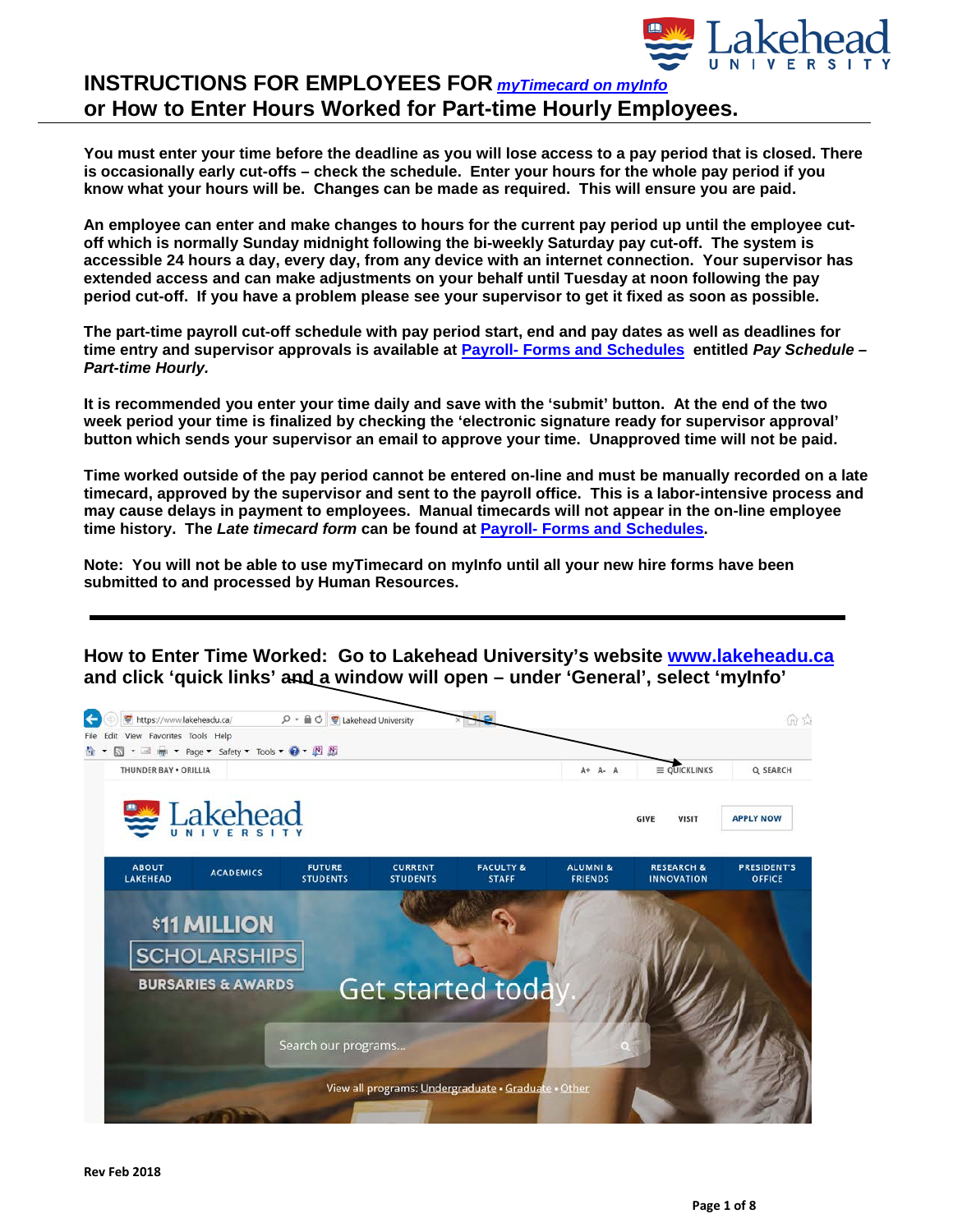

| https://www.lakeheadu.ca/                    |                                                               |                                   |                                      |                                       |                                            |                                                                                |  |  |
|----------------------------------------------|---------------------------------------------------------------|-----------------------------------|--------------------------------------|---------------------------------------|--------------------------------------------|--------------------------------------------------------------------------------|--|--|
| Edit View Favorites Tools Help               | $O - \triangle$ $\bigcirc$ $\bigcirc$ Lakehead University     |                                   | $\times$ $\bullet$                   |                                       |                                            | 命众鱼                                                                            |  |  |
| 图 ▼ 三 — → Page ▼ Safety ▼ Tools ▼ ● ▼ 图 图    |                                                               |                                   |                                      |                                       |                                            |                                                                                |  |  |
| <b>For Students</b>                          | For Staff                                                     |                                   | <b>Campus Services</b>               |                                       | General                                    |                                                                                |  |  |
| mylnfo                                       | <b>Faculty &amp; Staff Directory</b>                          |                                   | Library                              |                                       | myEmail                                    |                                                                                |  |  |
| myCourseLink                                 | Helpdesk Ticket System                                        |                                   | Parking                              |                                       | mylnfo                                     |                                                                                |  |  |
| mySuccess                                    | <b>Website Support</b>                                        |                                   | Maps                                 |                                       | myCourseLink                               |                                                                                |  |  |
| <b>Timetables</b>                            | Colleague - Web UI                                            |                                   | Careers                              |                                       | A-Z Index                                  |                                                                                |  |  |
| Bookstore                                    | Concur                                                        |                                   |                                      |                                       |                                            |                                                                                |  |  |
| Romeo Research Portal                        | <b>Forms Database</b>                                         |                                   |                                      |                                       |                                            |                                                                                |  |  |
| THUNDER BAY . ORILLIA                        |                                                               |                                   |                                      | A+ A- A                               | <b>x</b> CLOSE                             | Q SEARCH                                                                       |  |  |
|                                              |                                                               |                                   |                                      |                                       |                                            |                                                                                |  |  |
| Lakehead                                     |                                                               |                                   |                                      |                                       | <b>VISIT</b><br>GIVE                       | <b>APPLY NOW</b>                                                               |  |  |
|                                              |                                                               |                                   |                                      |                                       |                                            |                                                                                |  |  |
|                                              |                                                               |                                   |                                      |                                       |                                            |                                                                                |  |  |
| <b>ABOUT</b><br><b>ACADEMICS</b><br>LAKEHEAD | <b>FUTURE</b><br><b>STUDENTS</b>                              | <b>CURRENT</b><br><b>STUDENTS</b> | <b>FACULTY &amp;</b><br><b>STAFF</b> | <b>ALUMNI &amp;</b><br><b>FRIENDS</b> | <b>RESEARCH &amp;</b><br><b>INNOVATION</b> | PRESIDENT'S<br><b>OFFICE</b>                                                   |  |  |
|                                              |                                                               |                                   |                                      |                                       |                                            |                                                                                |  |  |
| \$11 MILLION                                 |                                                               |                                   |                                      |                                       |                                            |                                                                                |  |  |
|                                              |                                                               |                                   |                                      |                                       |                                            |                                                                                |  |  |
|                                              |                                                               |                                   |                                      |                                       |                                            | Log in to myInfo with your                                                     |  |  |
| https://erpwp.lakeheadu.ca/                  | $\varphi \cdot \triangleq C$ $\heartsuit$ Lakehead University |                                   | ₩ mylnfo                             | $*$ $e$                               |                                            | Lakehead University user or<br>student name and password (if                   |  |  |
| e Edit View Favorites Tools Help             |                                                               |                                   |                                      |                                       |                                            | you do not know your employee                                                  |  |  |
| ▼ 国 (W Fage ▼ Safety ▼ Tools ▼ 2 ▼ W M<br>M  |                                                               |                                   |                                      |                                       |                                            | username, contact Human                                                        |  |  |
|                                              |                                                               |                                   |                                      |                                       |                                            | Resources at 807-343-8334 or                                                   |  |  |
|                                              |                                                               |                                   |                                      |                                       |                                            | human.resources@lakeheadu.ca                                                   |  |  |
|                                              |                                                               |                                   |                                      |                                       |                                            | or for password issues contact the<br><b>Technical Services (TSC) helpdesk</b> |  |  |
|                                              |                                                               |                                   |                                      |                                       |                                            | at 807-346-7777 or                                                             |  |  |
|                                              |                                                               |                                   |                                      |                                       |                                            | helpdesk@lakeheadu.ca                                                          |  |  |
| myInfo User Login                            |                                                               |                                   |                                      |                                       |                                            |                                                                                |  |  |
| Your Lakehead University Portal              |                                                               |                                   |                                      |                                       |                                            |                                                                                |  |  |
|                                              |                                                               |                                   |                                      |                                       |                                            |                                                                                |  |  |
| Username *                                   |                                                               |                                   |                                      |                                       |                                            |                                                                                |  |  |
|                                              |                                                               |                                   |                                      |                                       |                                            |                                                                                |  |  |
| Password <sup>*</sup>                        |                                                               |                                   |                                      |                                       |                                            |                                                                                |  |  |
|                                              |                                                               |                                   |                                      |                                       |                                            |                                                                                |  |  |
|                                              |                                                               |                                   |                                      |                                       |                                            |                                                                                |  |  |
| Recover my account                           |                                                               |                                   |                                      |                                       |                                            |                                                                                |  |  |
| +3 LOG IN                                    |                                                               |                                   |                                      |                                       |                                            |                                                                                |  |  |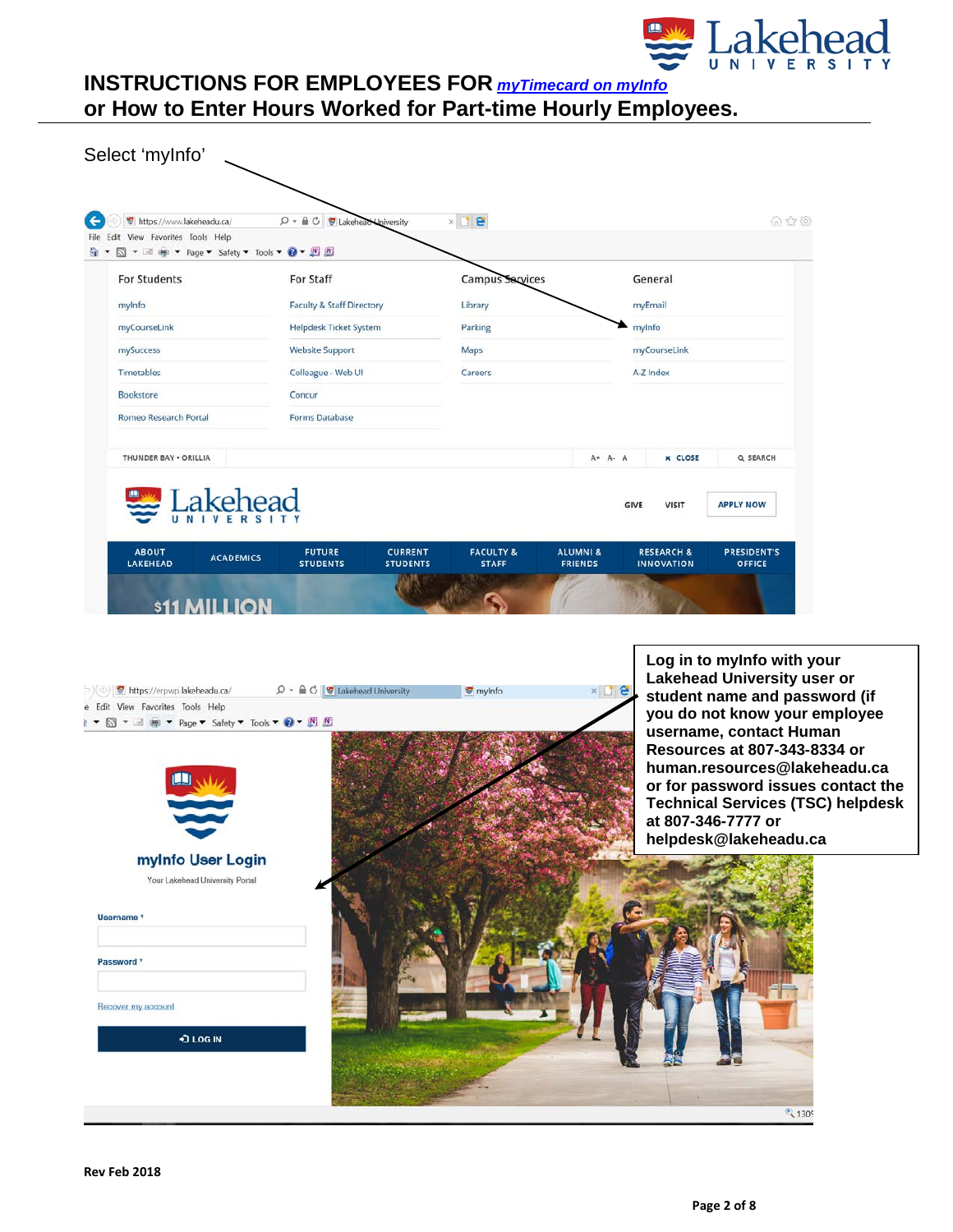

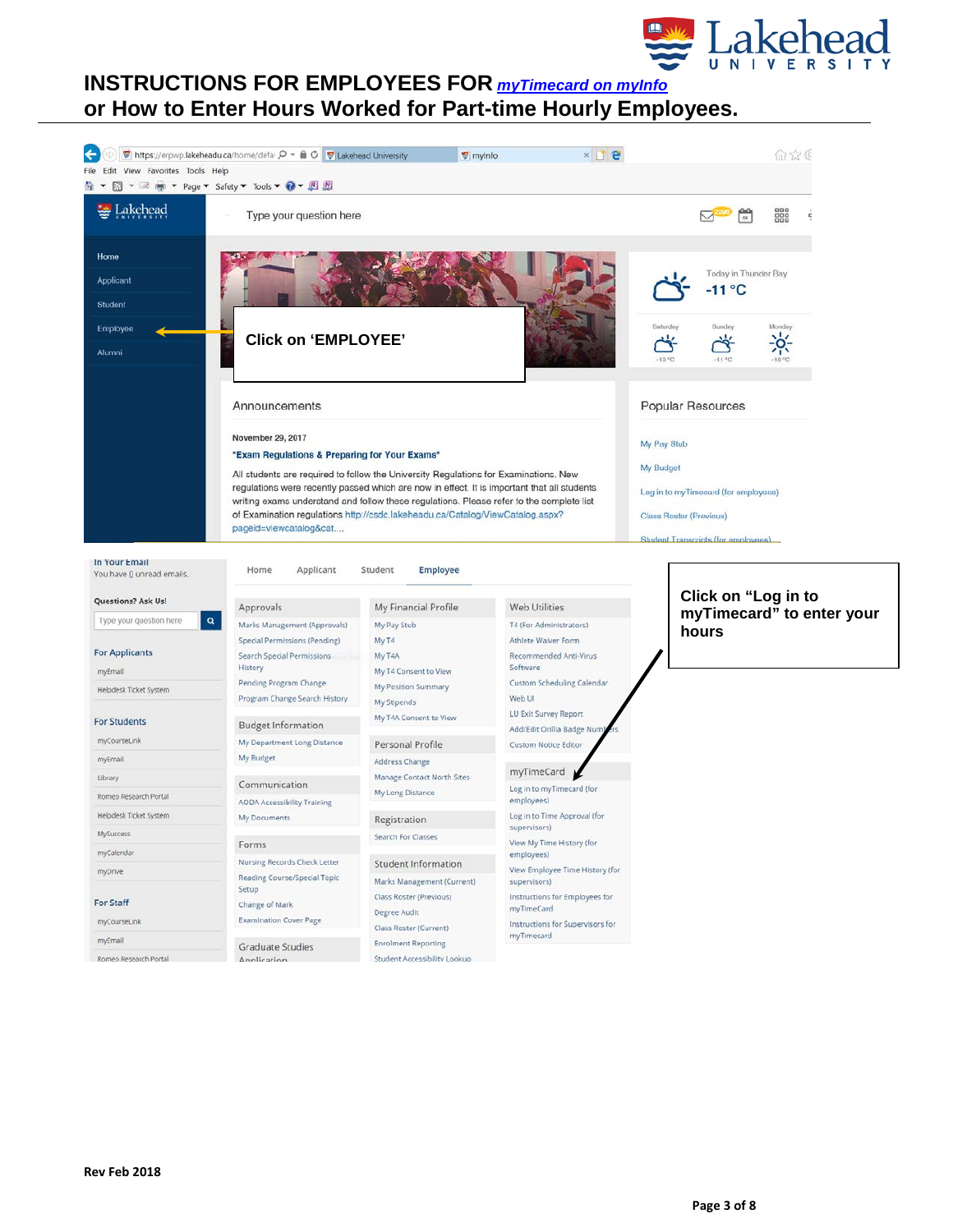

#### **Entering Regular Work Hours**



Checking this box becomes your electronic signature acknowledging your submitted time as accurate and ready for supervisor approva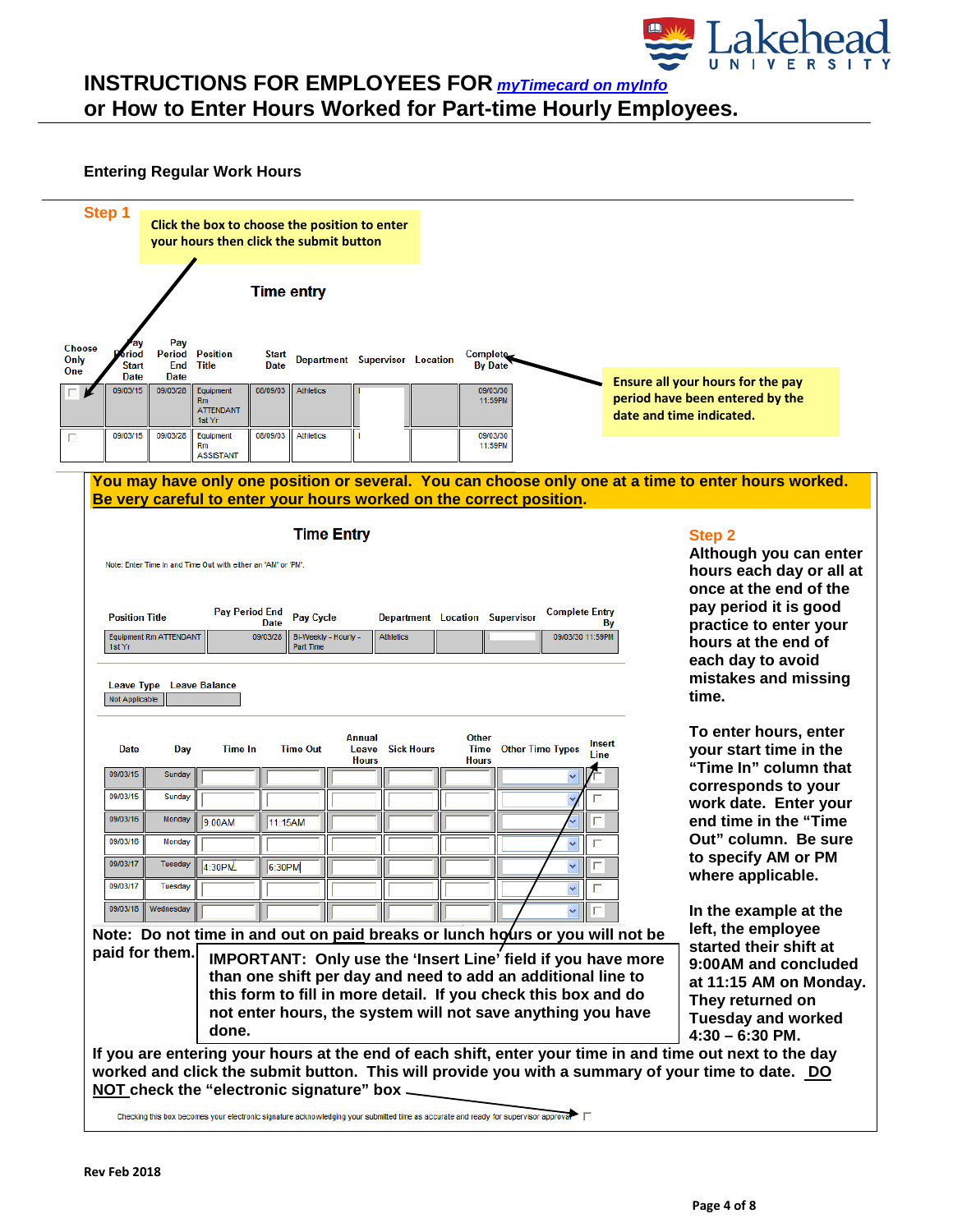

|                                                                                                                                                             |                                                                                                                                     | Step 3<br>When you have entered                                                                                                                                                            |
|-------------------------------------------------------------------------------------------------------------------------------------------------------------|-------------------------------------------------------------------------------------------------------------------------------------|--------------------------------------------------------------------------------------------------------------------------------------------------------------------------------------------|
|                                                                                                                                                             | Checking this box becomes your electronic signature acknowledging your submitted time as accurate and ready for supervisor approval | all your time for the<br><b>ENTIRE</b> pay period,<br>check this box. This is                                                                                                              |
| <b>Supervisor Decision</b>                                                                                                                                  | Pending Approval                                                                                                                    | your electronic                                                                                                                                                                            |
| <b>Supervisor Comments</b>                                                                                                                                  |                                                                                                                                     | signature that your time                                                                                                                                                                   |
| Pay Period End Date                                                                                                                                         | <b>Confirmation</b><br>Thank you. Your time entry is complete and ready for approval.<br>09/03/28                                   | card is complete and<br>accurately reflects the<br>times you worked.<br>You will receive a<br>confirmation confirming<br>your total hours<br>submitted to your<br>supervisor for approval. |
| <b>Time Entry Status</b><br><b>Current Pay Period Hours</b><br><b>Regular Hours</b><br><b>Annual Leave Hours</b><br><b>Sick Hours</b><br><b>Total Hours</b> | Complete<br>4.25<br>0.00<br>0.00<br>4.25                                                                                            |                                                                                                                                                                                            |

#### **Overtime Payments**

**[myTimecard on myInfo](https://erpwp.lakeheadu.ca/) will automatically calculate your eligible overtime based on the hours entered. Overtime hours cannot be manually entered.** 

**Entering Statutory Holiday Pay Hours**

**If you work on a Statutory Holiday; enter your hours in myTimecard if you meet the following criteria:**

- **You worked during the holiday and;**
- **You are eligible for holiday pay compensation at time and a half;**

**If you work on the following statutory holidays and you are eligible to receive time and half compensation; do not enter your time-in time-out hours; rather go the right hand side of your timecard and enter your total hours worked under "Other Time Hours" and select "Holiday Pay@1.5" from the drop down box.**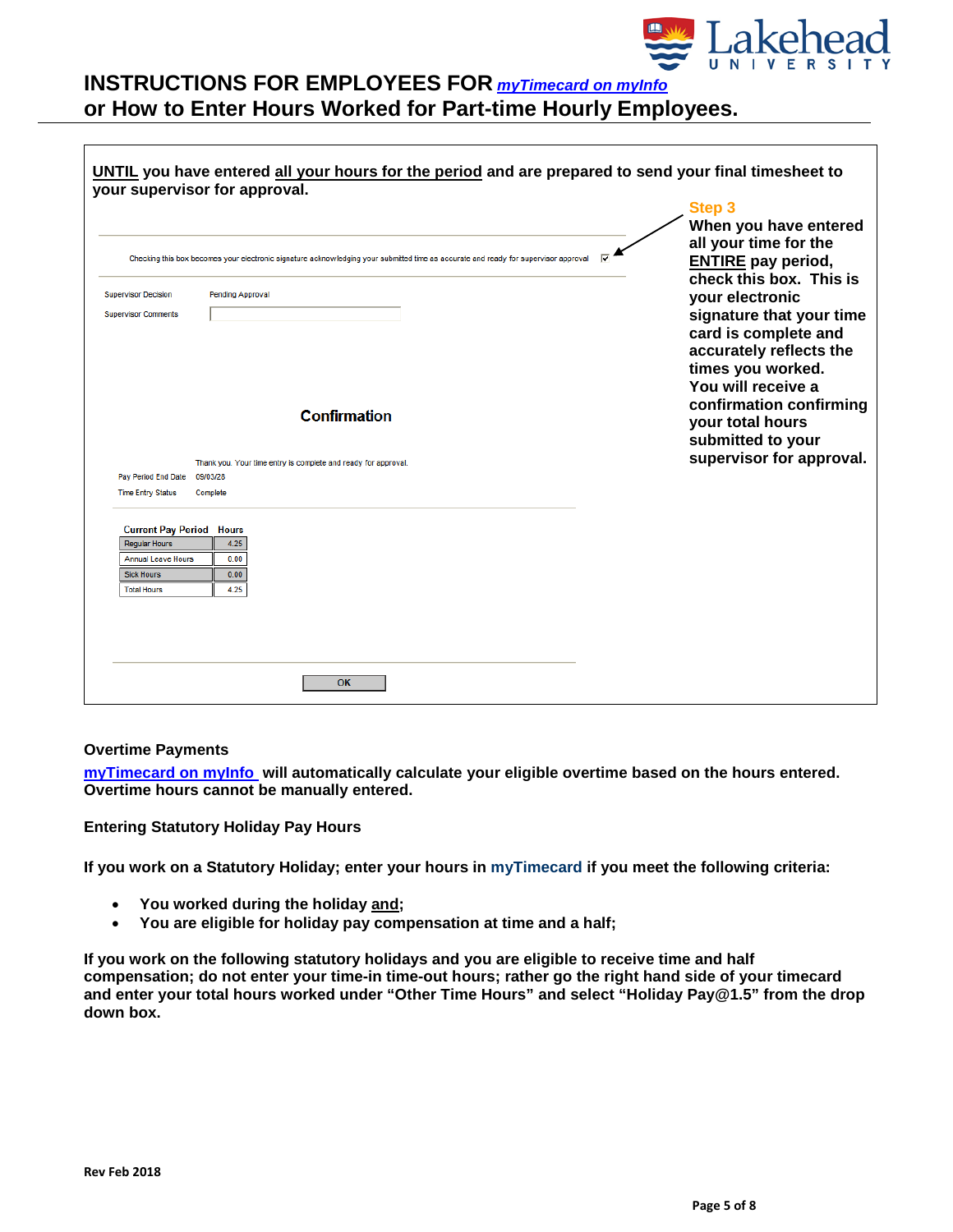

| <b>Date</b> | Day        | Time In | Tin | select "Holiday Pay @1.5" | Click the drop down box and | <b>Other</b><br>Time<br><b>Hours</b> | <b>Other Time Types</b> | Insert<br>Line       |
|-------------|------------|---------|-----|---------------------------|-----------------------------|--------------------------------------|-------------------------|----------------------|
| 09/03/15    | Sunday     |         |     |                           |                             |                                      |                         | $\checkmark$         |
| 09/03/15    | Sunday     |         |     |                           |                             |                                      |                         |                      |
| 09/03/16    | Monday     |         |     |                           |                             | 1.00                                 |                         |                      |
| 09/03/16    | Monday     |         |     |                           |                             |                                      | Holiday Pay @1.5        |                      |
| 09/03/17    | Tuesday    |         |     |                           |                             |                                      | $W_{\nu}$               |                      |
| 09/03/17    | Tuesdav II |         |     |                           |                             |                                      |                         | $\sim$ $\sim$ $\sim$ |

### **Statutory Holidays**

**New Years Day Family Day Good Friday Easter Monday (not mandatory) Victoria Day Canada Day Civic Holiday (not mandatory) Labour Day Thanksgiving Christmas Day Boxing Day**

**For a list of the calendar dates for Statutory Holidays, please refer to Lakehead's Human Resources web site at [http://hr.lakeheadu.ca](http://hr.lakeheadu.ca/wp/?pg=115)**

**If you do not come to work on the statutory holiday, do not enter time on myTimecard. The Payroll system will automatically calculate your entitlement to statutory holiday pay per the provincial labour requirements.**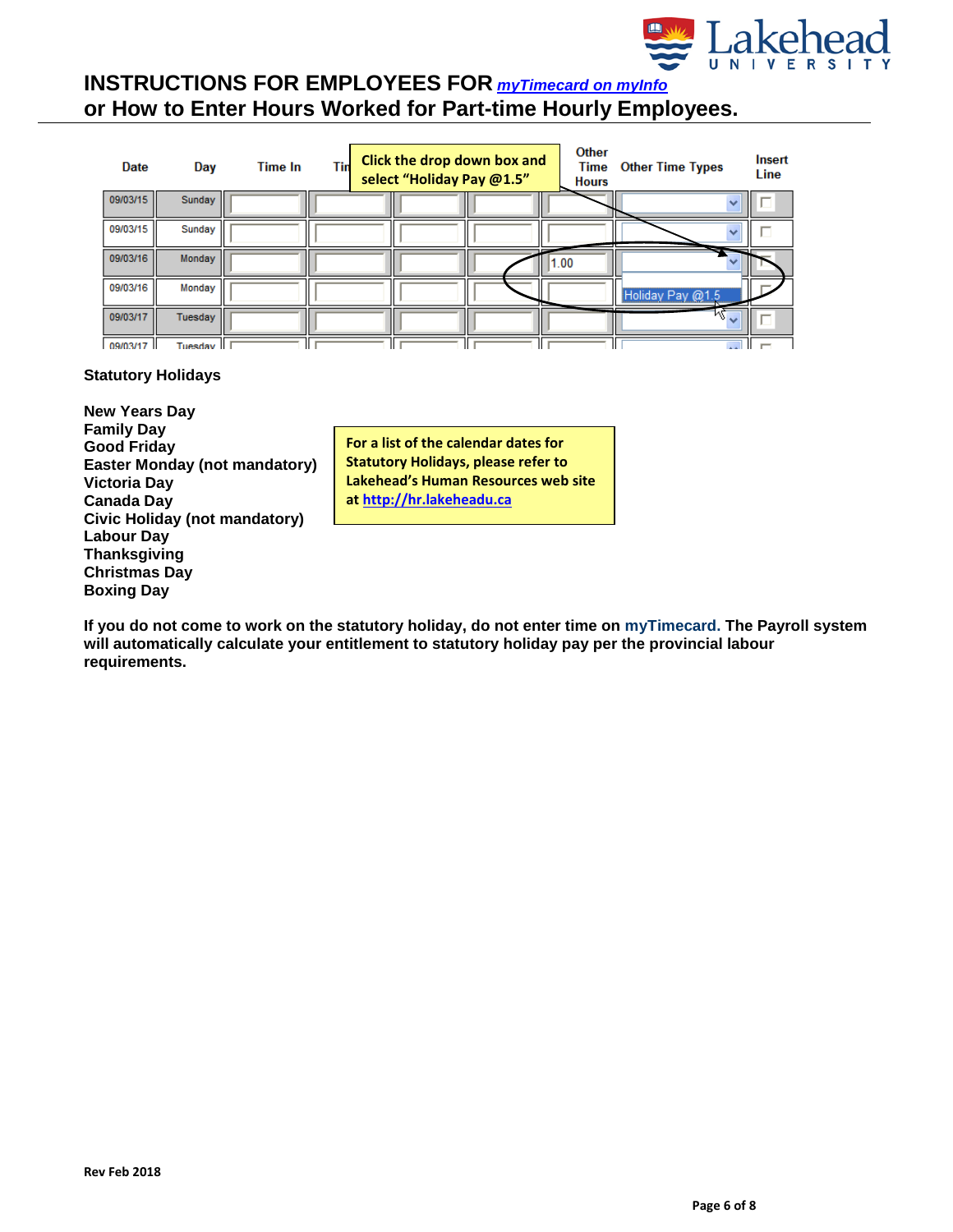

## **Entering Personal Emergency Leave Paid or Unpaid:**

**Enter your total hours worked under "Other Time Hours" and select "Emergency Leave Paid – 2 days max " or " Emergency Leave Unpaid – 8 days max " from the drop down box.**

### **IMPORTANT: any part of a day or shift counts as a day of emergency leave**

**The system will keep track whether you have any hours available - but remember the number of DAYS**  overrides any hours that are shown here. The final approval rests with your supervisor. The total of 2 days paid and 8 days unpaid are over ALL positions at Lakehead University (not for each position).

| <b>Finance</b>                 | <b>Hourly - Part</b><br>Time |       | ∣∪ampus |  | 11:59PM |
|--------------------------------|------------------------------|-------|---------|--|---------|
| <b>Leave Type</b>              | <b>Leave Balance</b>         |       |         |  |         |
| Emergency Leave - Unpaid 8 Day |                              | 56.00 |         |  |         |
| Emergency Leave - Paid 2 Days  |                              | 14.00 |         |  |         |
|                                |                              |       |         |  |         |

| <b>Date</b> |                    | Day Time In | <b>Time</b><br>Out | <b>Annual</b><br>Leave<br><b>Hours</b> | <b>Sick</b><br><b>Hours</b> | <b>Other</b><br><b>Hours</b> | <b>Time Other Time Types</b>                                            |              | <b>Insert</b><br><b>Line</b> |
|-------------|--------------------|-------------|--------------------|----------------------------------------|-----------------------------|------------------------------|-------------------------------------------------------------------------|--------------|------------------------------|
| 18/01/21    | Sunday             |             |                    |                                        |                             |                              |                                                                         | $\checkmark$ |                              |
| 18/01/21    | Sunday             |             |                    |                                        |                             |                              |                                                                         | $\checkmark$ |                              |
| 18/01/22    | Monday             |             |                    |                                        |                             |                              |                                                                         | $\checkmark$ |                              |
| 18/01/22    | <b>Monday</b>      |             |                    |                                        |                             |                              |                                                                         | $\checkmark$ |                              |
| 18/01/23    | <b>Tuesday</b>     |             |                    |                                        |                             |                              |                                                                         |              |                              |
| 18/01/23    | <b>Tuesday</b>     |             |                    |                                        |                             |                              | Holiday Pay @1.5X + 4%VP-HLD4                                           |              |                              |
|             | 18/01/24 Wednesday |             |                    |                                        |                             |                              | <b>Emergency Leave-Paid 2 Daysmax</b><br>Emergency Lv Unpaid-8 Days Max |              |                              |
|             | 18/01/24 Wednesday |             |                    |                                        |                             |                              |                                                                         | $\checkmark$ |                              |
| 18/01/25    | Thursday           |             |                    |                                        |                             |                              |                                                                         | $\checkmark$ |                              |
| 18/01/25    | Thursday           |             |                    |                                        |                             |                              |                                                                         | $\checkmark$ |                              |
|             |                    |             |                    |                                        |                             |                              |                                                                         |              |                              |

#### **Receiving Confirmation from your Supervisor**

**When you electronically sign your timecard; your time is sent to your supervisor for approval. Your supervisor will receive an email notifying them that you have submitted your time for review. You will not be able to access your timecard once you have electronically signed and submitted your time to your supervisor.**

**Once your supervisor has reviewed and approved your time card; you will receive an email from your supervisor notifying you that your time has been submitted for payroll processing.**